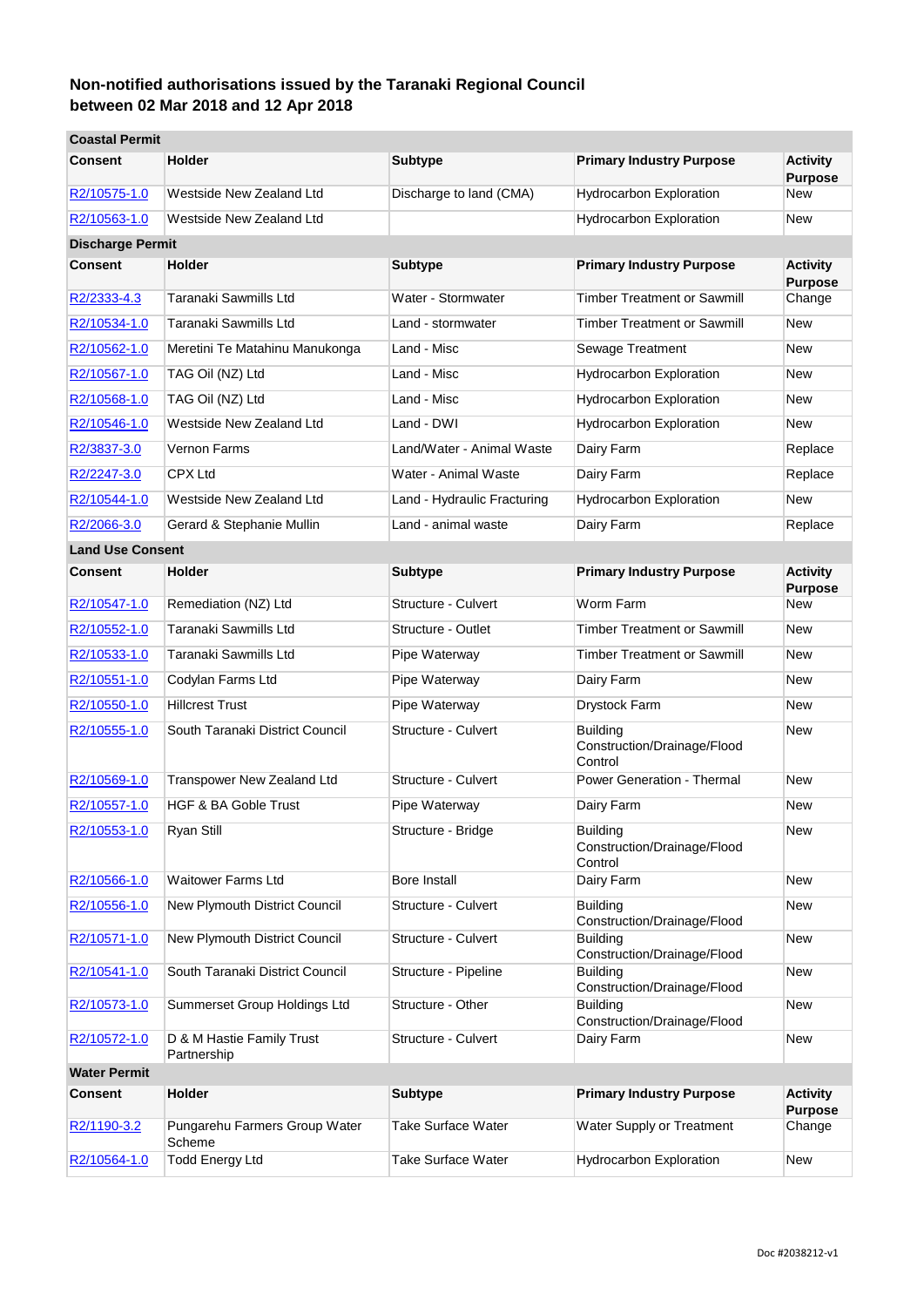Remediation (NZ) Limited **Expiry Date:** 01 Jun 2033

# R2/10547-1.0 **Commencement Date:** 02 Mar 2018 PO Box 8045, New Plymouth 4342 **Review Dates:** June 2021, June 2027 **Activity Class:** Discretionary

#### **Location:** 1460 Mokau Road, Uruti **Application Purpose:** New

To replace an existing culvert in an unnamed tributary of the Haehanga Stream, including the associated disturbance of the stream bed

| $R2/2333-4.3$                                     | <b>Commencement Date: 08 Mar 2018</b>                                             |
|---------------------------------------------------|-----------------------------------------------------------------------------------|
| Taranaki Sawmills Limited                         | Expiry Date: $01$ Jun 2032                                                        |
| HR/HSE Manager, PO Box 7145, New<br>Plymouth 4341 | <b>Review Dates:</b> June 2020, June 2026<br><b>Activity Class: Discretionary</b> |

**Location:** 32 Hudson Road, Bell Block **Application Purpose:** Change

To discharge stormwater from a sawmill site into the Waitaha Stream

Change of consent conditions to change the location of the discharge point and to remove the discharge of kiln from the consent

| R2/10552-1.0                                                                                                    | <b>Commencement Date: 08 Mar 2018</b>                                      |
|-----------------------------------------------------------------------------------------------------------------|----------------------------------------------------------------------------|
| Taranaki Sawmills Limited                                                                                       | Expiry Date: 01 Jun 2032                                                   |
| HR/HSE Manager, PO Box 7145, New<br>Plymouth 4341                                                               | Review Dates: June 2020, June 2026<br><b>Activity Class: Discretionary</b> |
| Location: 32 Hudson Road, Bell Block                                                                            | <b>Application Purpose: New</b>                                            |
| To install a stormwater outlet structure and associated erosion protection rock riprap in the<br>Waitaha Stream |                                                                            |
| R2/10533-1.0                                                                                                    | <b>Commencement Date: 08 Mar 2018</b>                                      |
| Taranaki Sawmills Limited                                                                                       | <b>Expiry Date: 01 Jun 2032</b>                                            |
| HR/HSE Manager, PO Box 7145, New<br>Plymouth 4341                                                               | Review Dates: June 2020, June 2026<br><b>Activity Class: Discretionary</b> |
| Location: 32 Hudson Road, Bell Block                                                                            | <b>Application Purpose: New</b>                                            |

To install piping in the bed of an unnamed tributary of the Waitaha Stream, including associated stream bed disturbance, realignment and reclamation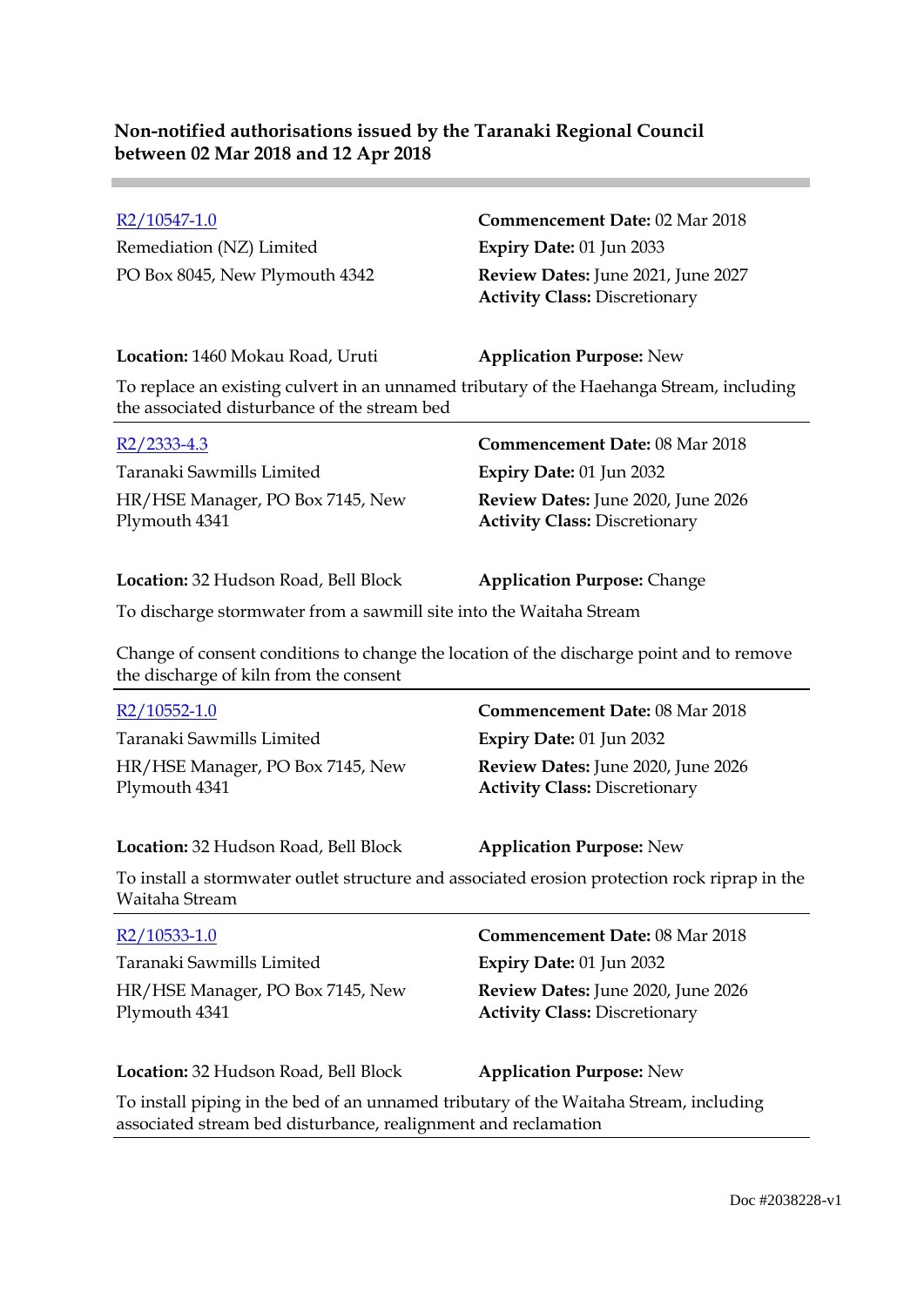Taranaki Sawmills Limited **Expiry Date:** 01 Jun 2023 HR/HSE Manager, PO Box 7145, New Plymouth 4341

# R2/10534-1.0 **Commencement Date:** 08 Mar 2018 **Review Dates: Activity Class:** Controlled

#### **Location:** 32 Hudson Road, Bell Block **Application Purpose:** New

To discharge stormwater and sediment arising from earthworks into land in the vicinity of the Waitaha Stream

| $R2/10551-1.0$                                          | <b>Commencement Date: 09 Mar 2018</b>                                      |
|---------------------------------------------------------|----------------------------------------------------------------------------|
| Codylan Farms Limited                                   | Expiry Date: $01$ Jun 2033                                                 |
| DB Smith, 142 Rimutauteka Road, RD 8,<br>Inglewood 4388 | Review Dates: June 2021, June 2027<br><b>Activity Class: Discretionary</b> |

#### **Location:** 142 Rimutauteka Road, Waitui **Application Purpose:** New

To install piping in the bed of an unnamed tributary of the Mangaone Stream, including associated stream bed disturbance and reclamation

| $R2/10550-1.0$                                                               | <b>Commencement Date: 09 Mar 2018</b> |
|------------------------------------------------------------------------------|---------------------------------------|
| Hillcrest Trust                                                              | Expiry Date: $01$ Jun 2032            |
| 78 Plymouth Road, RD 4, New Plymouth 4374 Review Dates: June 2020, June 2026 | <b>Activity Class: Discretionary</b>  |

| <b>Location:</b> 738 South Road, Omata | <b>Application Purpose: New</b> |
|----------------------------------------|---------------------------------|
|                                        |                                 |

To install two sections of piping in the bed of an unnamed tributary of the Okurukuru Stream, including associated stream bed disturbance and reclamation

| $R2/1190-3.2$                                                                     | <b>Commencement Date: 14 Mar 2018</b>                        |  |
|-----------------------------------------------------------------------------------|--------------------------------------------------------------|--|
| Pungarehu Farmers Group Water Scheme                                              | Expiry Date: 01 Jun 2025                                     |  |
| Len Adamson, 109 Harvey Road, RD 35,<br>Rahotu 4685                               | <b>Review Dates:</b><br><b>Activity Class: Discretionary</b> |  |
| Location: Pungarehu Road, Pungarehu                                               | <b>Application Purpose: Change</b>                           |  |
| To divert, take and use water from the Kapoaiaia Stream for agricultural purposes |                                                              |  |
| Change of consent conditions to increase the volume of water taken                |                                                              |  |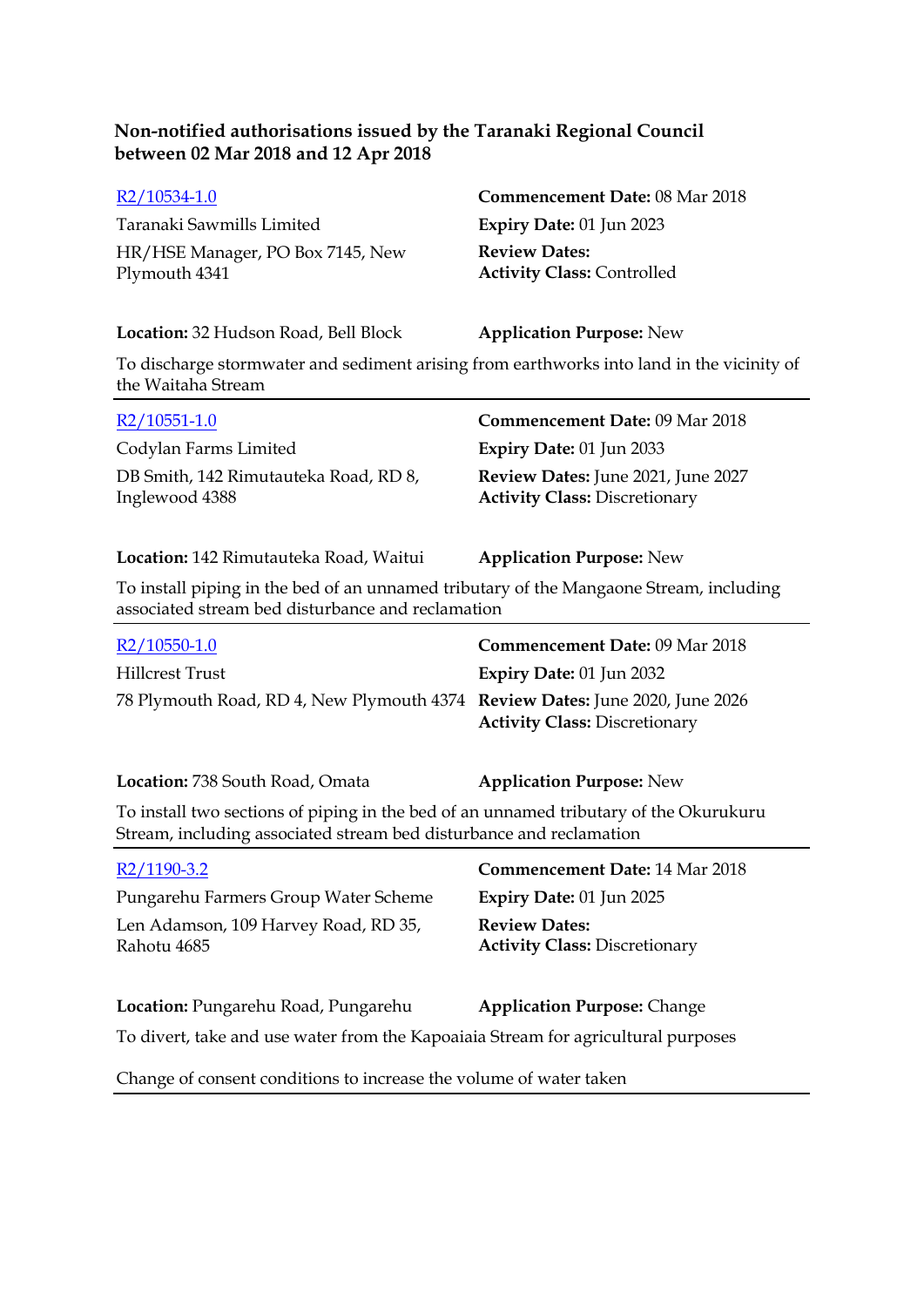| $R2/10555-1.0$                                                                   | <b>Commencement Date: 16 Mar 2018</b> |
|----------------------------------------------------------------------------------|---------------------------------------|
| South Taranaki District Council                                                  | Expiry Date: $01$ Jun 2036            |
| Chief Executive, Private Bag 902, Hawera 4640 Review Dates: June 2024, June 2030 | <b>Activity Class: Discretionary</b>  |

**Location:** Road reserve, Eltham Road, Awatuna **Application Purpose:** New

To construct a box culvert in an unnamed tributary of the Oeo Stream, including associated realignment, disturbance of the stream bed and removal of an existing bridge

| $R2/10569-1.0$                        | <b>Commencement Date: 16 Mar 2018</b>                                      |
|---------------------------------------|----------------------------------------------------------------------------|
| <b>Transpower New Zealand Limited</b> | Expiry Date: $01$ Jun 2035                                                 |
| PO Box 1021, Wellington 6140          | Review Dates: June 2023, June 2029<br><b>Activity Class: Discretionary</b> |

| Location: 215 Rotokare Road, Eltham |
|-------------------------------------|
|-------------------------------------|

**Application Purpose: New** 

To install three box culverts in an unnamed tributary of the Mangawhero Stream, including the associated disturbance of the stream bed

| R2/10557-1.0                | <b>Commencement Date: 21 Mar 2018</b>                                             |
|-----------------------------|-----------------------------------------------------------------------------------|
| HGF & BA Goble Trust        | Expiry Date: $01$ Jun 2035                                                        |
| 37 Rata Street, Hawera 4610 | <b>Review Dates:</b> June 2023, June 2029<br><b>Activity Class: Discretionary</b> |

**Location:** 1680 South Road, Manaia **Application Purpose:** New

To install piping in the bed of the Unnamed Stream 30, including associated stream bed disturbance and reclamation

| $R2/10562-1.0$                                     | <b>Commencement Date: 22 Mar 2018</b>                                      |
|----------------------------------------------------|----------------------------------------------------------------------------|
| Meretini Te Matahinu Manukonga                     | <b>Expiry Date: 01 Jun 2037</b>                                            |
| 13 Cumming Street, Okato 4335                      | Review Dates: June 2025, June 2031<br><b>Activity Class: Discretionary</b> |
| Location: 13 Cumming Street, Okato                 | <b>Application Purpose: New</b>                                            |
| To discharge domestic greywater onto and into land |                                                                            |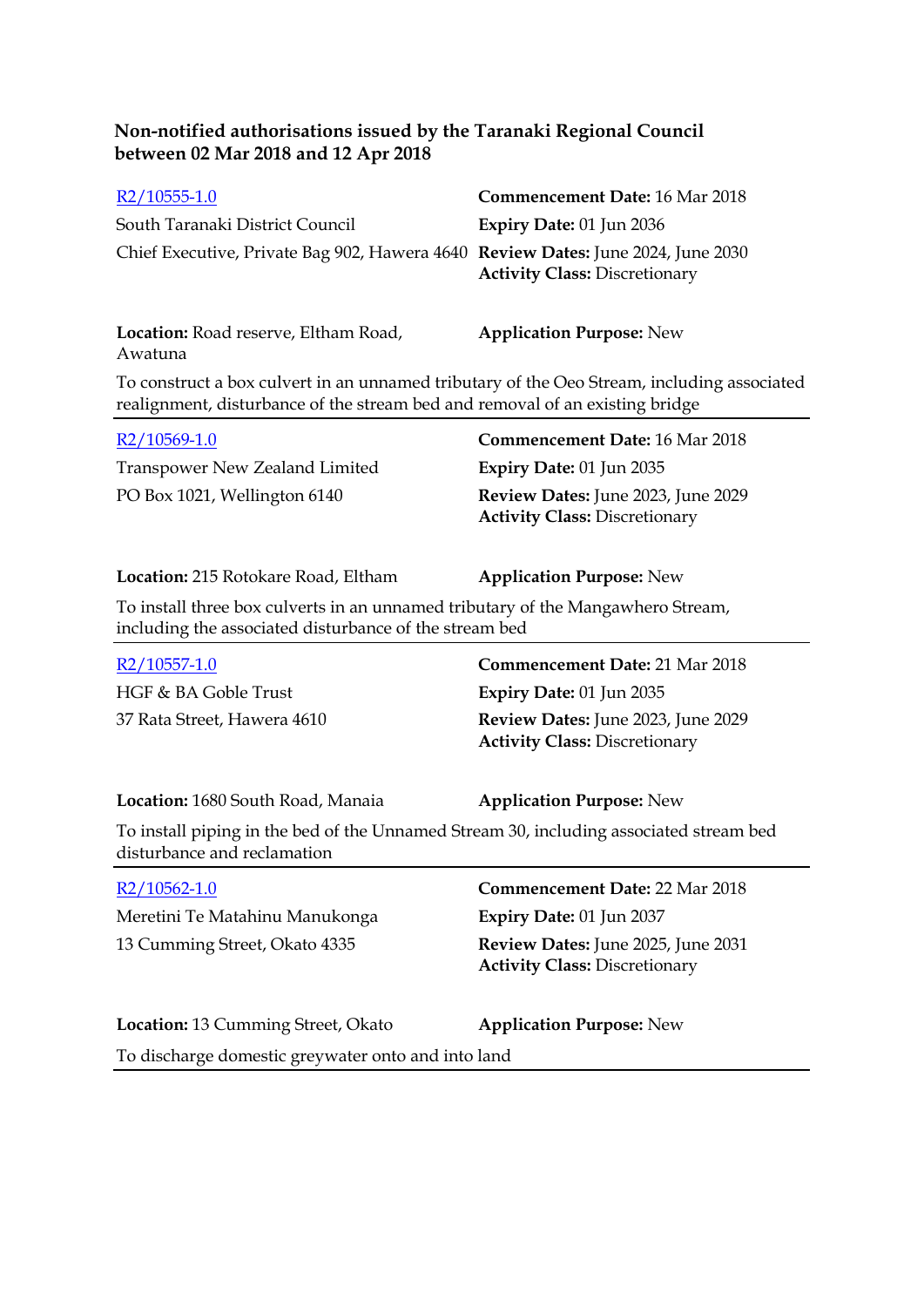| $R2/10553-1.0$                    | <b>Commencement Date: 23 Mar 2018</b>                                             |
|-----------------------------------|-----------------------------------------------------------------------------------|
| Ryan Still                        | Expiry Date: $01$ Jun 2032                                                        |
| 8 Lorna Street, New Plymouth 4310 | <b>Review Dates:</b> June 2020, June 2026<br><b>Activity Class: Discretionary</b> |

**Location:** 6 London Terrace, Welbourne **Application Purpose:** New

To construct a new bridge over an unnamed tributary of the Te Henui Stream, including removal of an existing culvert, modification of an existing weir and the associated disturbance, regrading and realignment of the stream bed

| $R2/10567-1.0$                | <b>Commencement Date: 27 Mar 2018</b>                        |
|-------------------------------|--------------------------------------------------------------|
| TAG Oil (NZ) Limited          | Expiry Date: $01$ Jun 2023                                   |
| PO Box 402, New Plymouth 4340 | <b>Review Dates:</b><br><b>Activity Class: Discretionary</b> |

**Location:** Various, north of Inglewood **Application Purpose:** New

To discharge contaminants to land where they may enter groundwater, including residues from detonation of explosive charges and degradation of unexploded charges, associated with undertaking a seismic survey

| $R2/10568-1.0$                                                                                                                                 | <b>Commencement Date: 27 Mar 2018</b>                        |  |
|------------------------------------------------------------------------------------------------------------------------------------------------|--------------------------------------------------------------|--|
| TAG Oil (NZ) Limited                                                                                                                           | Expiry Date: 01 Jun 2023                                     |  |
| PO Box 402, New Plymouth 4340                                                                                                                  | <b>Review Dates:</b><br><b>Activity Class: Discretionary</b> |  |
| <b>Location:</b> Various, north of Inglewood                                                                                                   | <b>Application Purpose: New</b>                              |  |
| To discharge contaminants into land where they may enter groundwater from use of<br>drilling muds associated with undertaking a seismic survey |                                                              |  |
| $R2/10566-1.0$                                                                                                                                 | <b>Commencement Date: 28 Mar 2018</b>                        |  |

Waitower Farms Limited **Expiry Date:** BJ Stachurski, 719 Bristol Road, RD 8, Inglewood 4388

**Review Dates:** June 2021 and at 6-yearly intervals thereafter **Activity Class:** Discretionary

| Location: 719 Bristol Road, Inglewood                               | <b>Application Purpose: New</b> |
|---------------------------------------------------------------------|---------------------------------|
| To drill and construct a water bore for stock water supply purposes |                                 |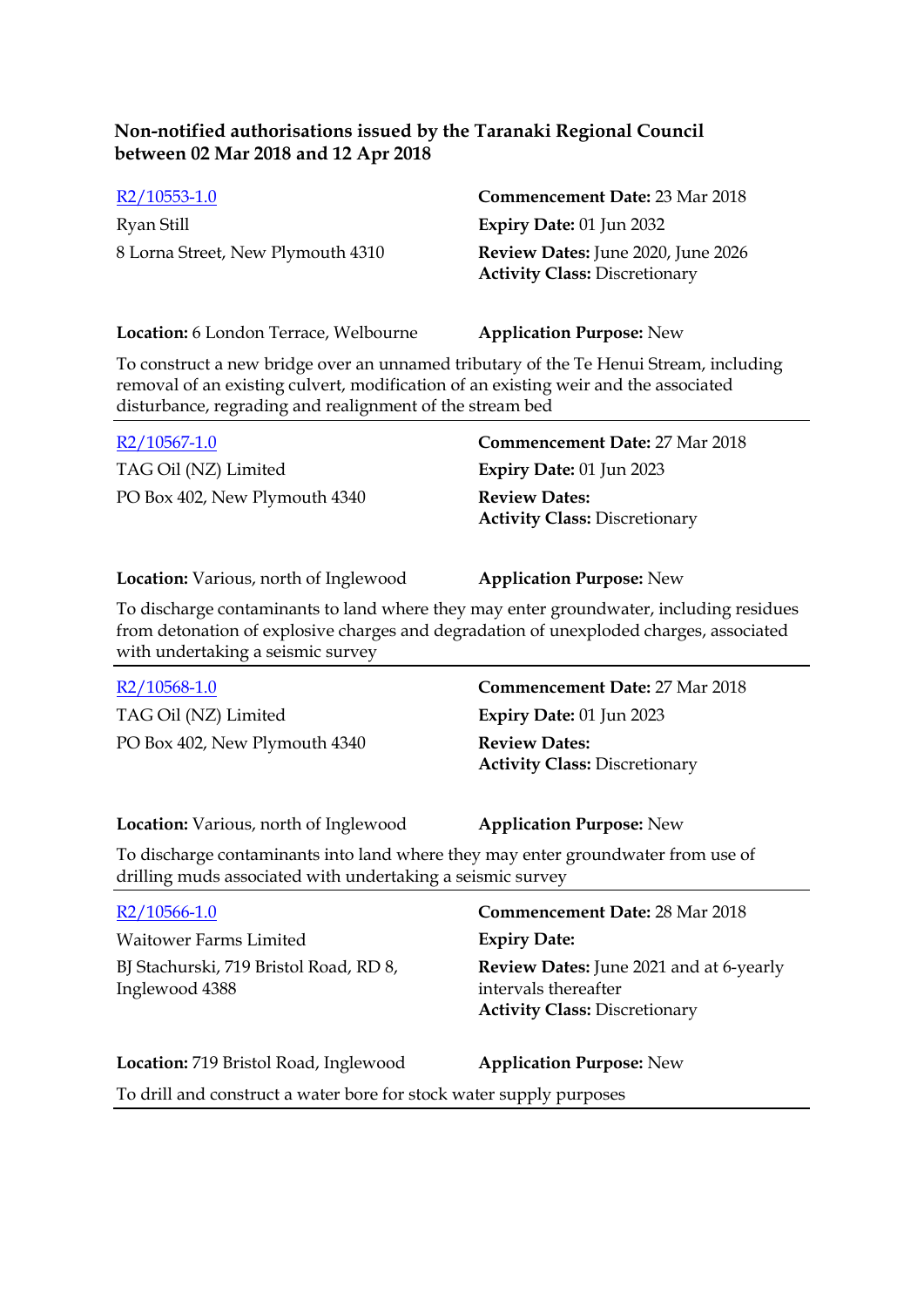| $R2/10546-1.0$<br>Westside New Zealand Limited<br>PO Box 550, Hawera 4640                                                                                                   | <b>Commencement Date: 29 Mar 2018</b><br>Expiry Date: 01 Jun 2034<br><b>Review Dates: June annually</b><br><b>Activity Class: Discretionary</b> |  |
|-----------------------------------------------------------------------------------------------------------------------------------------------------------------------------|-------------------------------------------------------------------------------------------------------------------------------------------------|--|
| Location: Manutahi-B wellsite, Lower Ball<br>Road, Kakaramea (Property owner: N & M<br>Schrider)                                                                            | <b>Application Purpose: New</b>                                                                                                                 |  |
| To discharge produced water for water flooding purposes into land in the Manutahi<br>Formation by deep well injection at the Manutahi-B wellsite                            |                                                                                                                                                 |  |
| R2/10575-1.0                                                                                                                                                                | <b>Commencement Date: 29 Mar 2018</b>                                                                                                           |  |
| Westside New Zealand Limited                                                                                                                                                | Expiry Date: 01 Jun 2034                                                                                                                        |  |
| PO Box 550, Hawera 4640                                                                                                                                                     | Review Dates: June annually<br><b>Activity Class: Discretionary</b>                                                                             |  |
| Location: Manutahi-B wellsite, Lower Ball<br>Road, Kakaramea (Property owner: N & M<br>Schrider)                                                                            | <b>Application Purpose: New</b>                                                                                                                 |  |
| To discharge produced water for water flooding purposes into land in the Manutahi<br>Formation in the coastal marine area by deep well injection at the Manutahi-B wellsite |                                                                                                                                                 |  |
| R2/10556-1.0                                                                                                                                                                | <b>Commencement Date: 29 Mar 2018</b>                                                                                                           |  |
| New Plymouth District Council                                                                                                                                               | <b>Expiry Date: 01 Jun 2033</b>                                                                                                                 |  |
| Private Bag 2025, New Plymouth 4342                                                                                                                                         | Review Dates: June 2021, June 2027<br><b>Activity Class: Discretionary</b>                                                                      |  |
| Location: Road reserve Pukearuhe Road,<br>Waiiti                                                                                                                            | <b>Application Purpose: New</b>                                                                                                                 |  |
| To replace an existing culvert in the Waiiti Stream, including the associated disturbance of<br>the stream bed                                                              |                                                                                                                                                 |  |
| $R2/10571-1.0$                                                                                                                                                              | <b>Commencement Date: 03 Apr 2018</b>                                                                                                           |  |
| New Plymouth District Council                                                                                                                                               | Expiry Date: 01 Jun 2032                                                                                                                        |  |
| Private Bag 2025, New Plymouth 4342                                                                                                                                         | Review Dates: June 2020, June 2026<br><b>Activity Class: Discretionary</b>                                                                      |  |
| <b>Location:</b> 563 Junction Road, Egmont Village                                                                                                                          | <b>Application Purpose: New</b>                                                                                                                 |  |
| To install a dual culvert in an unnamed tributary of the Waiwhakaiho River, including the<br>associated disturbance of the stream bed                                       |                                                                                                                                                 |  |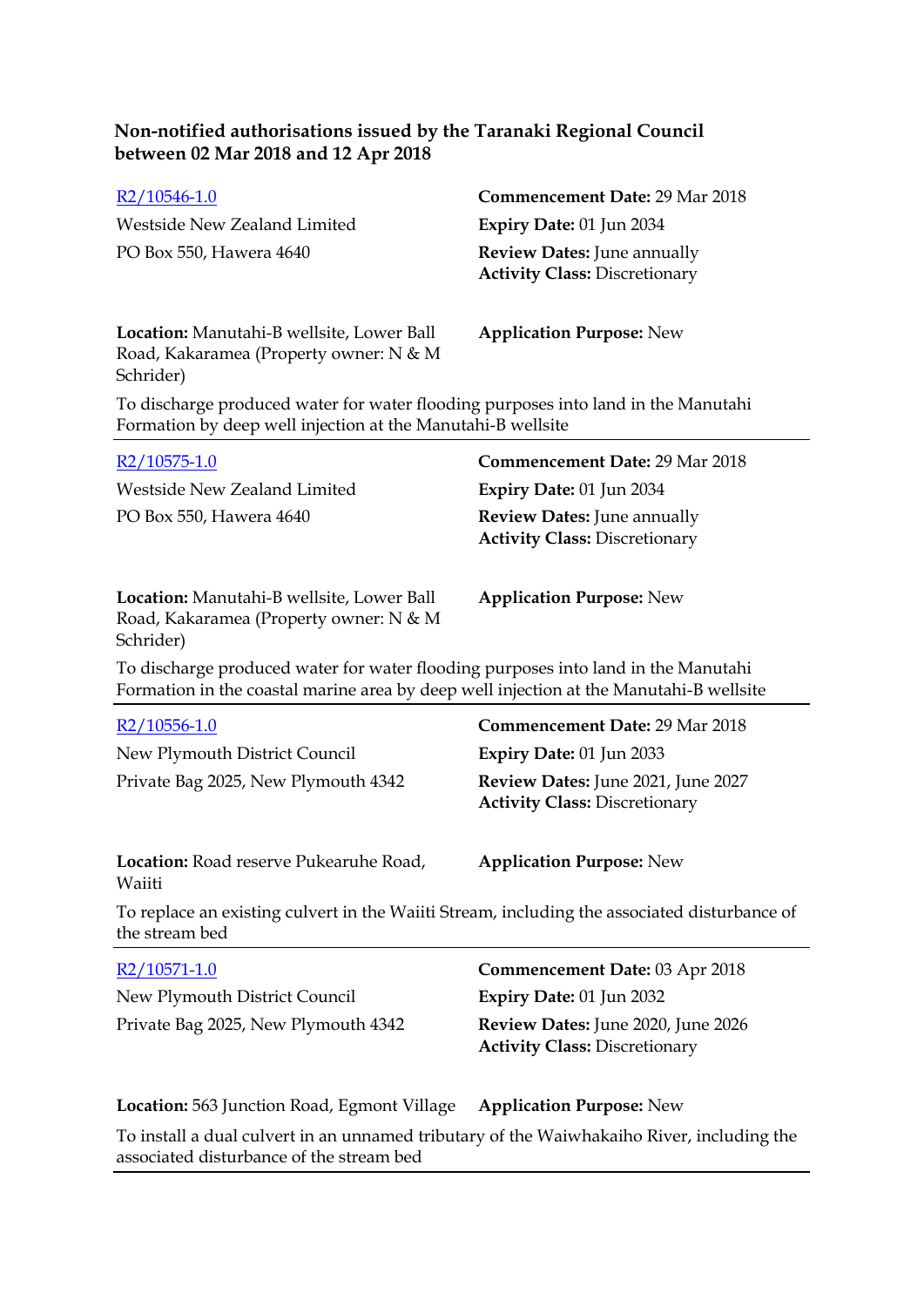| $R2/10541-1.0$                                                                   | <b>Commencement Date: 04 Apr 2018</b> |
|----------------------------------------------------------------------------------|---------------------------------------|
| South Taranaki District Council                                                  | Expiry Date: $01$ Jun 2035            |
| Chief Executive, Private Bag 902, Hawera 4640 Review Dates: June 2023, June 2029 | <b>Activity Class: Discretionary</b>  |

**Location:** 763 Rowan Road, Kaponga **Application Purpose:** New

To install and use a pipeline under the bed of Kellys Creek, including the associated stream bed disturbance

| $R2/10573-1.0$                          | <b>Commencement Date: 05 Apr 2018</b>                        |
|-----------------------------------------|--------------------------------------------------------------|
| <b>Summerset Group Holdings Limited</b> | Expiry Date: $01$ Jun 2020                                   |
| PO Box 5187, Wellington 6140            | <b>Review Dates:</b><br><b>Activity Class: Discretionary</b> |

**Location:** 35 Fernbrook Drive, Vogeltown **Application Purpose:** New

To undertake temporary remedial works in an unnamed tributary of the Huatoki Stream, including the installation of a spillway, maintenance and repair of an embankment, removal of an existing culvert and the associated disturbance of the stream bed

| R <sub>2</sub> /3837-3.0                | <b>Commencement Date: 06 Apr 2018</b>                                                        |
|-----------------------------------------|----------------------------------------------------------------------------------------------|
| Vernon Farms                            | <b>Expiry Date: 01 Dec 2027</b>                                                              |
| 285 Denbigh Road, RD 24, Stratford 4394 | <b>Review Dates:</b> June 2021, June 2023,<br>June 2025<br><b>Activity Class: Controlled</b> |

**Location:** 341 Denbigh Road, Midhirst **Application Purpose:** Replace

To discharge farm dairy effluent onto land and after treatment in an oxidation pond system into an unnamed tributary of the Rum Keg Creek if the land disposal area is unsuitable for effluent disposal

| $R2/2247-3.0$                                                                                                                          | Commencement Date: 06 Apr 2018                                                        |
|----------------------------------------------------------------------------------------------------------------------------------------|---------------------------------------------------------------------------------------|
| CPX Limited                                                                                                                            | Expiry Date: 01 Dec 2042                                                              |
| 106 Crosby Road, Chartwell, Hamilton 3210                                                                                              | Review Dates: June 2024, June 2030,<br>June 2036<br><b>Activity Class: Controlled</b> |
| Location: 1357 Oeo Road, Awatuna                                                                                                       | <b>Application Purpose: Replace</b>                                                   |
| To discharge farm dairy effluent onto land, and until 1 June 2019 after treatment in an<br>oxidation pond system, into the Ouri Stream |                                                                                       |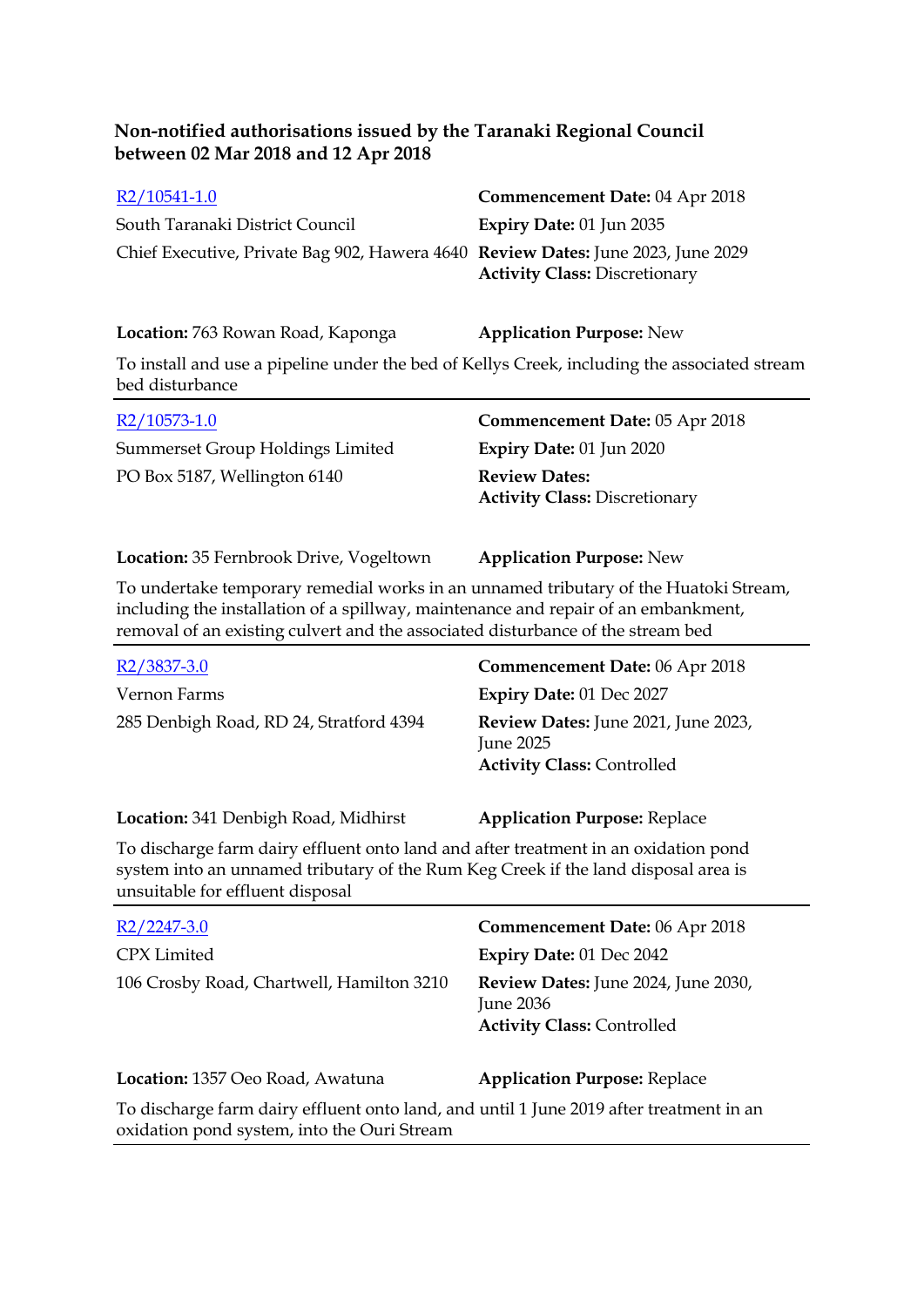| $R2/10544-1.0$               | <b>Commencement Date: 10 Apr 2018</b>                                      |
|------------------------------|----------------------------------------------------------------------------|
| Westside New Zealand Limited | Expiry Date: $01$ Jun 2034                                                 |
| PO Box 550, Hawera 4640      | <b>Review Dates:</b> June annually<br><b>Activity Class: Discretionary</b> |

#### **Location:** Kauri-E wellsite, Geary Road, Manutahi (Property owner: AR Geary)

**Application Purpose:** New

To discharge water based hydraulic fracturing fluids into land at depths greater than 2,400 mTVDss beneath the Kauri-E wellsite

| $R2/10563-1.0$               | <b>Commencement Date: 10 Apr 2018</b>                                      |
|------------------------------|----------------------------------------------------------------------------|
| Westside New Zealand Limited | <b>Expiry Date: 01 Jun 2034</b>                                            |
| PO Box 550, Hawera 4640      | <b>Review Dates:</b> June annually<br><b>Activity Class: Discretionary</b> |
|                              |                                                                            |

**Location:** Kauri-E wellsite, Geary Road, Manutahi (Property Owner AR Geary)

**Application Purpose:** New

To discharge water based hydraulic fracturing fluids into land in the coastal marine area at depths greater than 2,400 mTVDss beneath the Kauri-E wellsite

| $R2/2066-3.0$<br>Gerard & Stephanie Mullin<br>388 Ihaia Road, RD 31, Opunake 4681           | Commencement Date: 10 Apr 2018<br><b>Expiry Date: 01 Dec 2042</b><br>Review Dates: June 2024, June 2030,<br><b>June 2036</b><br><b>Activity Class: Controlled</b>               |
|---------------------------------------------------------------------------------------------|---------------------------------------------------------------------------------------------------------------------------------------------------------------------------------|
| Location: 388 Ihaia Road, Opunake<br>To discharge farm dairy effluent onto land             | <b>Application Purpose: Replace</b>                                                                                                                                             |
| $R2/10564-1.0$<br><b>Todd Energy Limited</b><br>PO Box 802, New Plymouth 4340               | <b>Commencement Date: 11 Apr 2018</b><br><b>Expiry Date: 01 Jun 2033</b><br>Review Dates: June 2021, June 2024,<br>June 2027, June 2030<br><b>Activity Class: Discretionary</b> |
| Location: Mangahewa-G wellsite, Otaraoa<br>Road, Tikorangi (Property owner: F & K<br>Wyatt) | <b>Application Purpose: New</b>                                                                                                                                                 |
|                                                                                             |                                                                                                                                                                                 |

To take and use water from a dam on an unnamed tributary of the Mangahewa Stream for hydrocarbon exploration activities at the Mangahewa-G wellsite